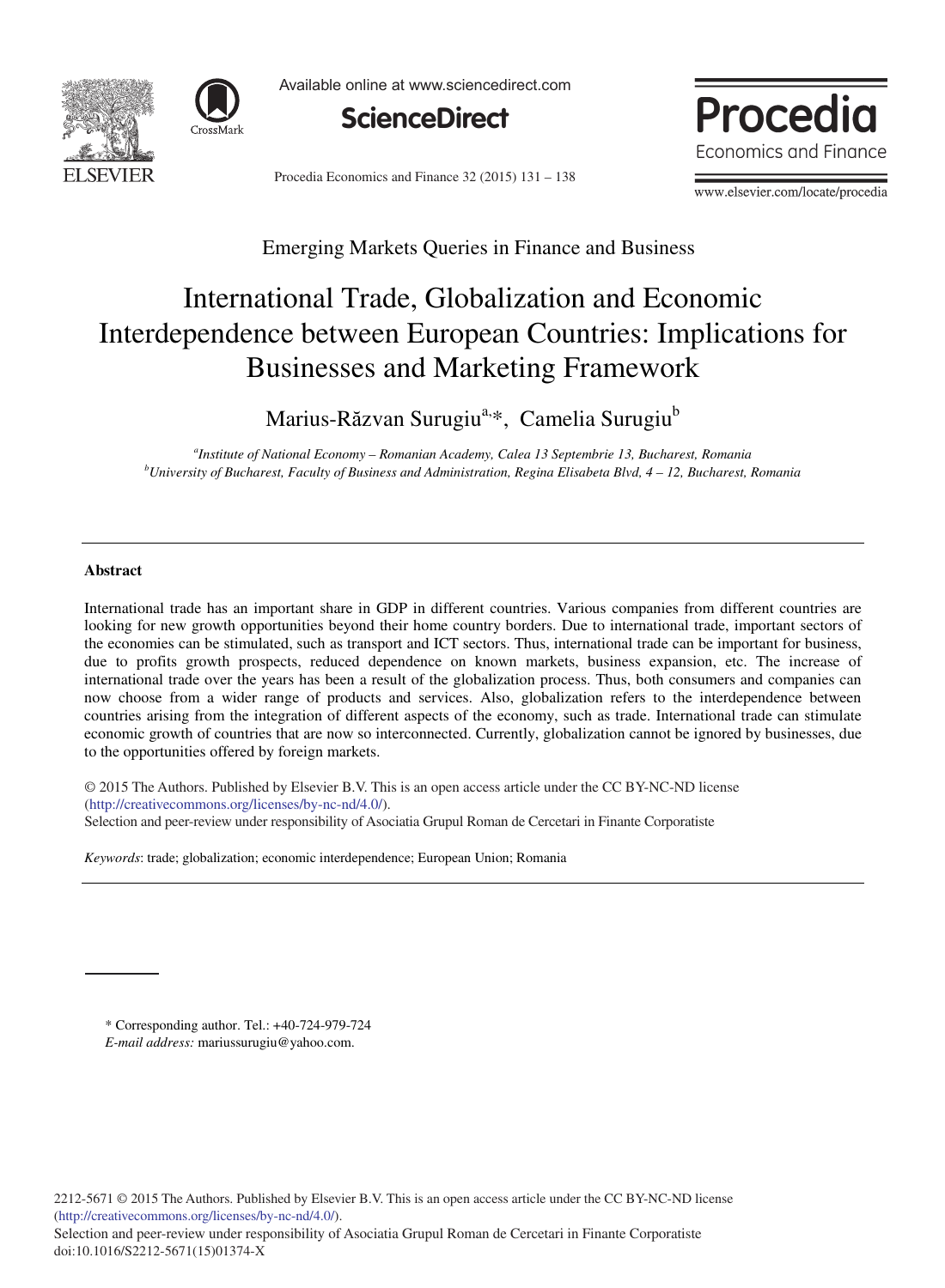## **1. Introduction**

In a dynamic business environment, with evolving markets where globalization puts its mark on the specific development, the companies' decisions in the area of marketing are crucial. Companies can market their products and services because they have previously conducted activities related to increasing awareness, and also promotion activities. Furthermore, the impact of local culture on marketing activities and market research conducted to investigate the relationship between consumers' interest and attitudes towards company products have an important role. Also, it is necessary to take into account per capita income from the target market, in order to evaluate how potential consumers will be influenced by marketing policy decisions. Today, companies want to be able to access international markets, which may open new opportunities for business development. Thus, international trade appears supported by the process of globalization, with a market beyond the borders of home country. International trade refers primarily to trade in goods and services across the border of a country. Multinational companies play an important role in the development of international trade, among other factors such as globalization and outsourcing. Due to international trade, consumers in different countries can purchase goods and services which are made abroad, implying significant resources, as a border crossing requires certain costs, such as some taxes, and economic, social, cultural, legislative and political differences between countries.

It is important for a company that wants to market their products and services in other countries, to consider local culture and local language, thus to be able to find a strategic position successfully in the market. Companies face many challenges on the market, not only in terms of marketing products or services. They must have an effective planning program, and develop effective strategies for sourcing, transportation, marketing activity, with demands and results that differ from one country to another, subject to different regimes related to trade policies, legislation, infrastructure, culture, etc. Also, companies need to be socially and environmentally responsible, requiring to engage in these actions for the good of society, but also to build a successful business.

### **2. Globalization and interdependence between countries**

Globalization is a process of international integration, and its development is due to increased exchange of products, services, etc. at global level, also with the influences of other aspects related to cultural and social environment. This process has been influenced over the years by the development and progress in various fields, from ITC to transport which support the growing interdependence between marketing activities and other business operations like management, logistics, accountancy etc. Growth and diversification of the production process for various products such as textile, machinery, development of channels of communication, etc. were decisive factors in the development of changes that occurred in the 19th century, the 20th century being influenced also by developments in the area of ICT and transportation. Globalization is a complex process having social, environmental, cultural implications, being strongly connected with economic mechanisms, and various aspects related to markets, production, etc. which need to be discussed and considered when developing specific marketing activities beyond the borders of a country. Globalization shows influences related to expansion of investments in different countries, international trade development, communication development, etc. Globalization in the economic area refers to interdependence of economies of countries due to increased cross-border flows of products, services, capital, etc. Economic globalization involves various aspects of economic life such as production processes, finances, markets, institutions, labour force, etc. World countries are becoming not only increasingly economically interdependent, but in the process of global economic integration, they should consider avoiding possible negative outcomes in the social area, environmental area, etc.

In order to measure economic globalization variables such as trade, foreign direct investment, income, etc. are used. In the literature, an index of globalization used is the KOF Index of Globalization, which measures three dimensions of globalization, namely the economic, the social and the political one. From 2010 to 2013,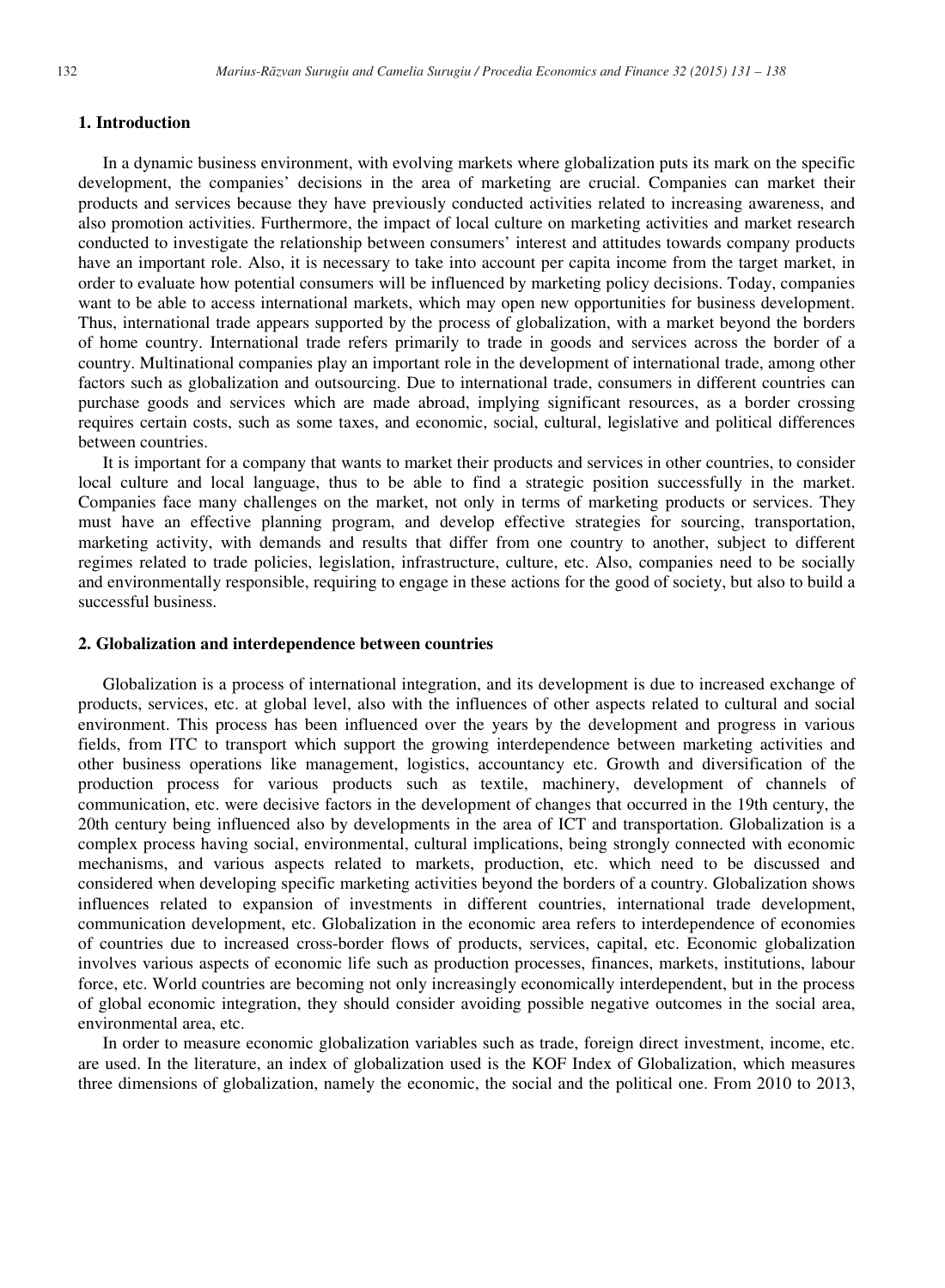the KOF Index of Globalization registered a growth for 11 countries in the EU, and a decrease in the case of 17 countries (see Fig. 1). In 2013, the highest values were registered by Belgium (92.3), Ireland (91.79), Netherland (91.33), and Austria (89.48) and the lowest values were found in Latvia (69.00), Bulgaria (71.73), Romania (72.53), and Lithuania (72.79). Another index is the Enabling Trade Index which refers to factors that facilitate cross-border trade in goods, taking into account aspects such as: market access, border administration, transport and communication infrastructure, and operating environment (see Fig. 2). According to this index, some developed countries recorded a higher value, compared to developing countries. Thus, in 2014, the highest values were registered by Sweden (5.10), Finland (5.20), United Kingdom (5.20), and Netherland (5.30), and the lowest values were found in Romania (3.90), Bulgaria (4.00), Greece (4.00), and Croatia (4.20). In this case, there is a connection between the level of development achieved by a country and the development of institutions, infrastructure, ICT area, etc.



Fig. 1: KOF Index of Globalization

Source: created based on data from http://globalization.kof.ethz.ch.



Fig. 2: Enabling Trade Index, 2014 Source: The Global Enabling Trade Report 2014, World Economic Forum, 2014.

Due to globalization, countries are becoming increasingly interdependent. Economic interdependence refers to the relationships that are between countries, in which each country is dependent on another for necessary goods or services. Economic interdependence is occurring due to specialization of countries, as they are dependent on others in the purchase of products which are not manufactured nationwide. An example of such interdependence is found in the European Union with countries having a degree of specialization that is due to factors such as labour, capital, culture, etc. Thus, EU countries register a dependency on each other for products or services related to energy supply, food, clothing, etc.

Currently, multinational companies have the ability to grow quickly, and they develop activities in almost every country in the world. Various brands have in present a global image, this development being also the result of the progress in the ITC area. With the expansion of the Internet, the companies do not have national boundaries any more, requiring marketers to create their strategies to ensure that brands use the potential of the global market. Marketing is a process that takes place globally, following the path of the production processes.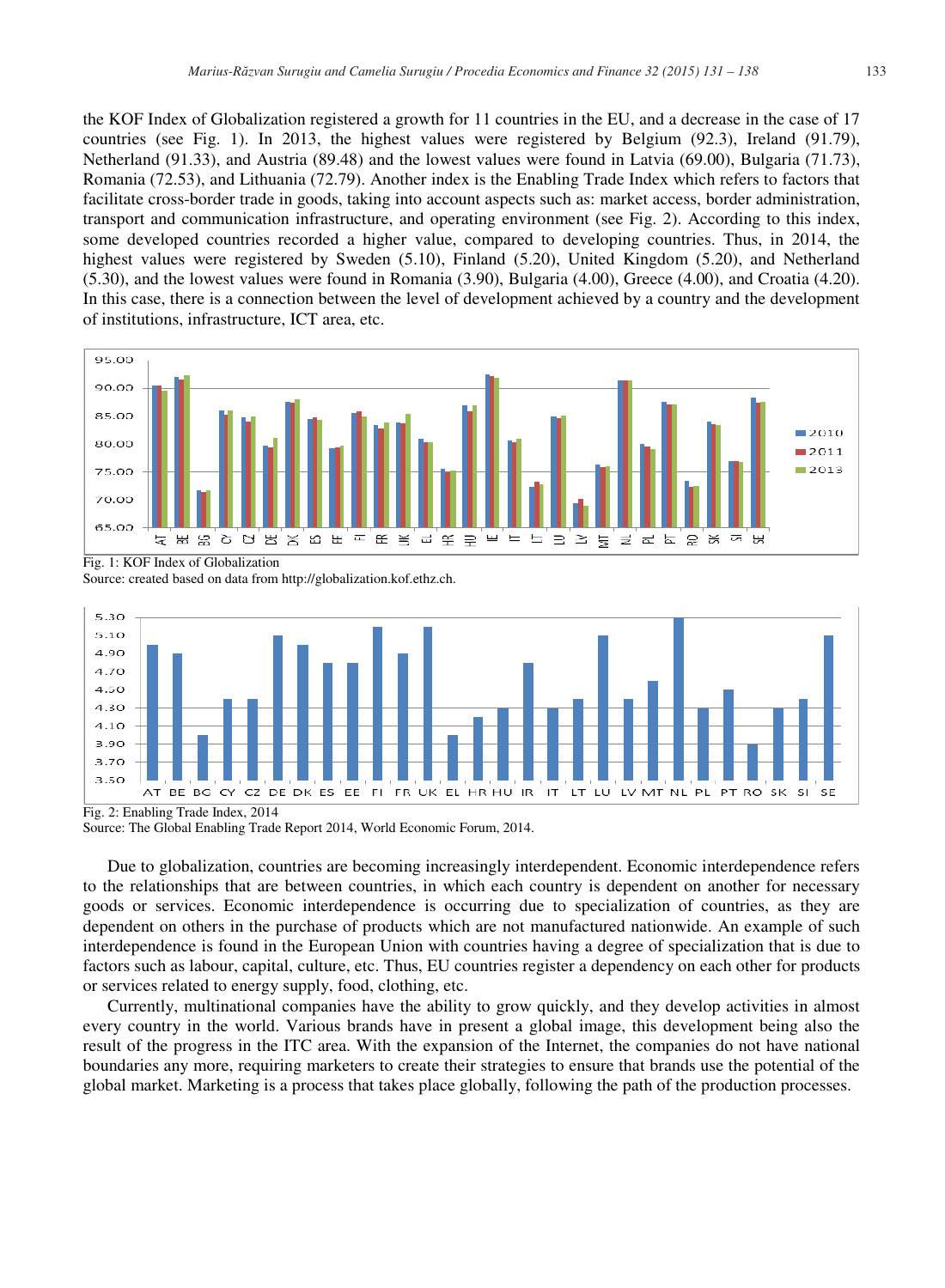#### **3. Trends in international trade**

For a country, trade globalization refers to the output crossing the border, and to the number of jobs connected with foreign trade. The globalization of trade represents the share of the total volume of trade in GDP (Baccaro, 2011). According to Chase-Dunn (2002), trade globalization is the ratio of world export divided by all national GDPs. At global level, it represents the share of total global trade in GDP, the sum for all countries. Exports of goods and services in EU countries recorded different levels in the period 2005-2012 (see Fig. 3). In 2012, high values of export' shares were found in Belgium (86.1%), Netherlands (88.0%), and Estonia (90.6%), and low levels were found in countries such as Greece (27.0%), France (27.4%) and Italy (30.2%). Imports of goods and services in EU countries recorded changing levels from year to year, with high shares in GDP in countries such as Netherlands (79.6%), Belgium (85.0%), and Estonia (90.3%), and low levels in Italy (29.1%), France (29.6%), and Spain (31.9%).



Fig. 3: Imports and exports of goods and services (% in GDP) in 2012, in some EU countries Source: created based on data from World Development Indicators (2014), http://databank.worldbank.org.

World merchandise exports rose by 2.1% in 2013. Highest increase was observed in developing Eastern Asia (6.5%). Imports increased in developing countries from Western Africa (8.6%) and Eastern Asia (6.2%). Exports declined in Northern Africa (-10.6%), developed Oceania (-5.8%) and developed Asia (-5.5%) (UNCTAD, 2014; WTO, 2013). According to Eurostat, the ratio between exports and imports in the EU28, total - all products registered a value under 1.0 in the period 2005-2012, between 0.8 and 0.9, in 2013 the value of the ratio being 1.0. In the EU, the share of national imports in world imports, total - all products increased from a value of 12.5% in 2005 to 14.2% in 2013. A similar growth was registered for the share of national exports in world exports from 11.5% in 2005 to 14.9% in 2013.

In 2010, world exports of goods amounted to 18323 billion US dollars and the value of commercial services exports amounted to 4345 billion US dollars. In 2010, world merchandise exports increased by 22%, and exports of commercial services grew by 10% (WTO, 2013). China's trade volume has an important role in world trade and during 2010-2012 exports and imports registered significant increases. Also, India stands with significant volume of traded goods. In 2011 and 2012, in Europe and in South and Central America, the real growth of imports and exports were lower compared with the situation in other regions, in the same time a stagnation of the economies in the region being recorded. For 2010 and 2012, U.S. imports were higher than the world average, helping to maintain volume growth of global trade. According to Eurostat (2011), the evolution of intra-EU27 trade of Romania in the period 2005-2010 show an upward trend, but there is also a trend of reduction of trade relationships of Romania with other European countries (e.g. dispatches of Romania to United Kingdom, Austria, and Malta) (see Fig. 4). In the case of intra-EU27 arrivals of Romania there are similar trends, increasing flows with some countries, and decreasing flows with other countries (in relations with countries such as United Kingdom, Sweden, Finland, Italy, France, Spain, and Ireland).

In the hierarchy of main trading partners of Romania, Germany and Italy are on the top two places in 2012, with a share of 29.5% in international trade. Romania exports to Germany a variety of products, such as: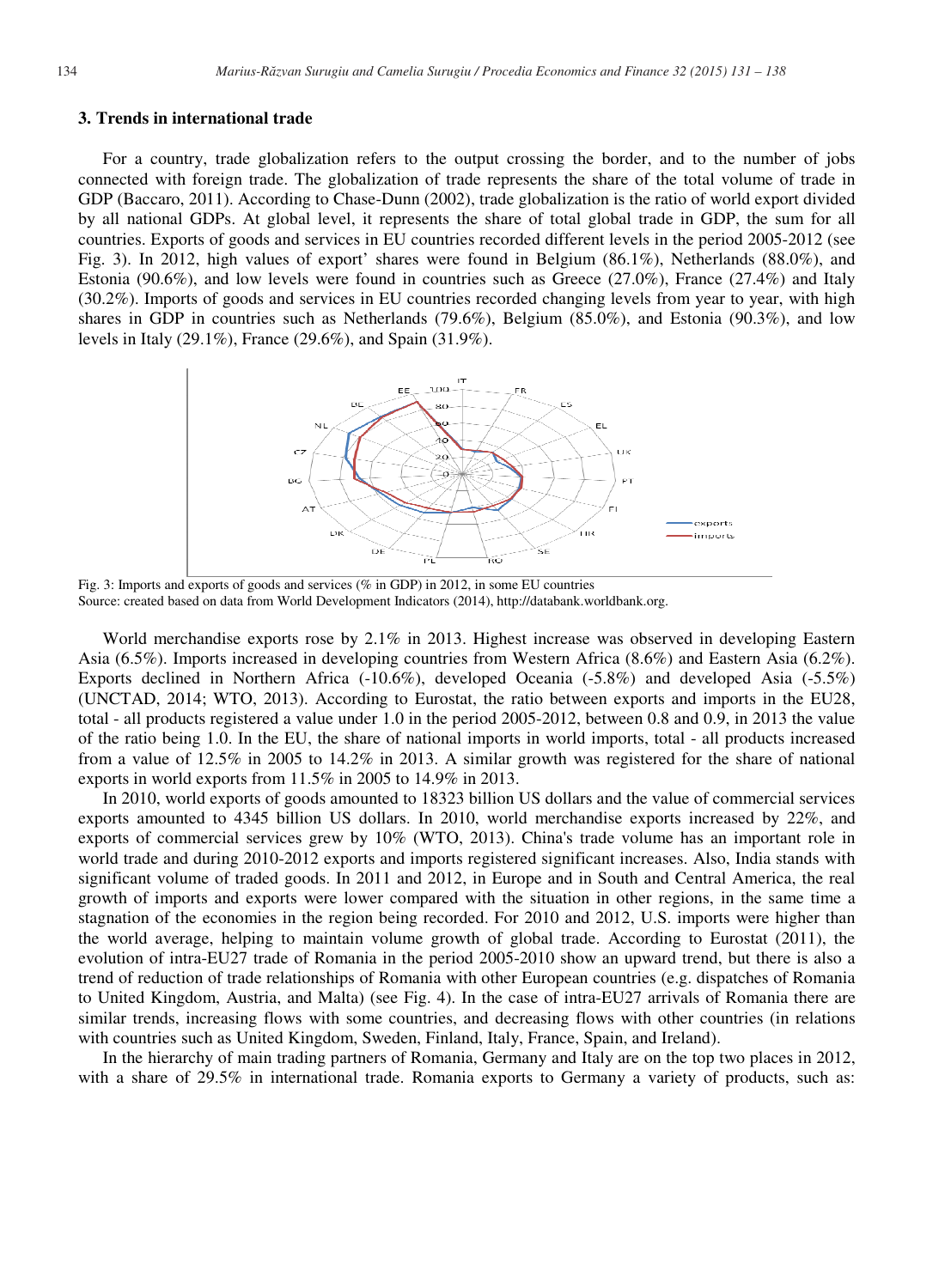machinery, appliances and electrical equipment, apparatus for recording or reproducing sound and images; transport means and materials; textile materials and articles; base metals and articles. For imports, the products traded from Germany are represented by: machinery, appliances and electrical equipment, apparatus for recording or reproducing sound and images; transport means and materials; plastics, rubber and articles; base metals and articles; chemicals products.



Fig. 4: Intra-EU arrivals (from) and dispatches (to) of Romania, some EU countries (%), 2010. Source: External and intra-EU trade. A statistical yearbook. Data 1958 – 2010, Eurostat, 2011 Edition.

In relation to Italy, Romania's exports are focused on products such as: textile materials and articles; machinery, appliances and electrical equipment, apparatus for recording or reproducing sound and images; shoes, hats, umbrellas and similar items; base metals and articles; transport means and materials. For imports, the products traded in relationship with Italy are: machinery, appliances and electrical equipment, apparatus for recording or reproducing sound and images; base metals and articles; textile materials and articles; raw hides and tanned skins, fur and products from those (INS, 2013). Similarly, the evolution of trade between Romania and the extra EU27 countries in 2005-2010 shows an upward trend, also with a trend of reduction of trade with some countries (e.g. extra EU27 exports of Romania with USA and Canada). In the case of extra EU27 imports of Romania similar trends are observed, of increasing flows with some countries, and also of decreasing with other countries (in relations with countries such as Russia, USA, Japan, Hong Kong) (Eurostat, 2011).

Globalization has a major impact on the economy, and many countries have liberalized international trade, with results such as the intensification of flows of goods and services. Globalization in the trade area can provide benefits such as a higher rate of economic growth, improved living standards, etc., but also another situation may exist if not all countries benefit equally from globalization. Thus, for developing countries, the benefits may relate to aspects that emphasizes improved access to global markets for the products of these countries, improvements in the access of these countries to technology, etc.

#### **4. Implications for businesses and marketing framework**

Currently, people and companies are experiencing a sharing economy, where people are not just buyers but, at the same time, sellers of things, while the financial resources and natural resources are more efficient, resilient, sustainable and innovative used, and personal and social connections among people are deeper and more profound, resulting in collaborative models of consumption, production and marketplace creation. In this type of economy, supported by the development of new technologies, the trust and reputation are the main pillars and drivers for development. Consequently, the marketing efforts on international level should concentrate to integrate the principles of sharing economy in the business models and should commit to local communities (Rinne, 2013). Still, in order for businesses to have success on long-run, it is necessary not only to penetrate new international markets and expand the consumer-base, but to focus in creating value for as many stakeholders as possible. Sheth and Parvatiyar (2001) underline that macroeconomic forces are reshaping the world, namely: integration and the emergence of the triad power, technology advances, especially the adoption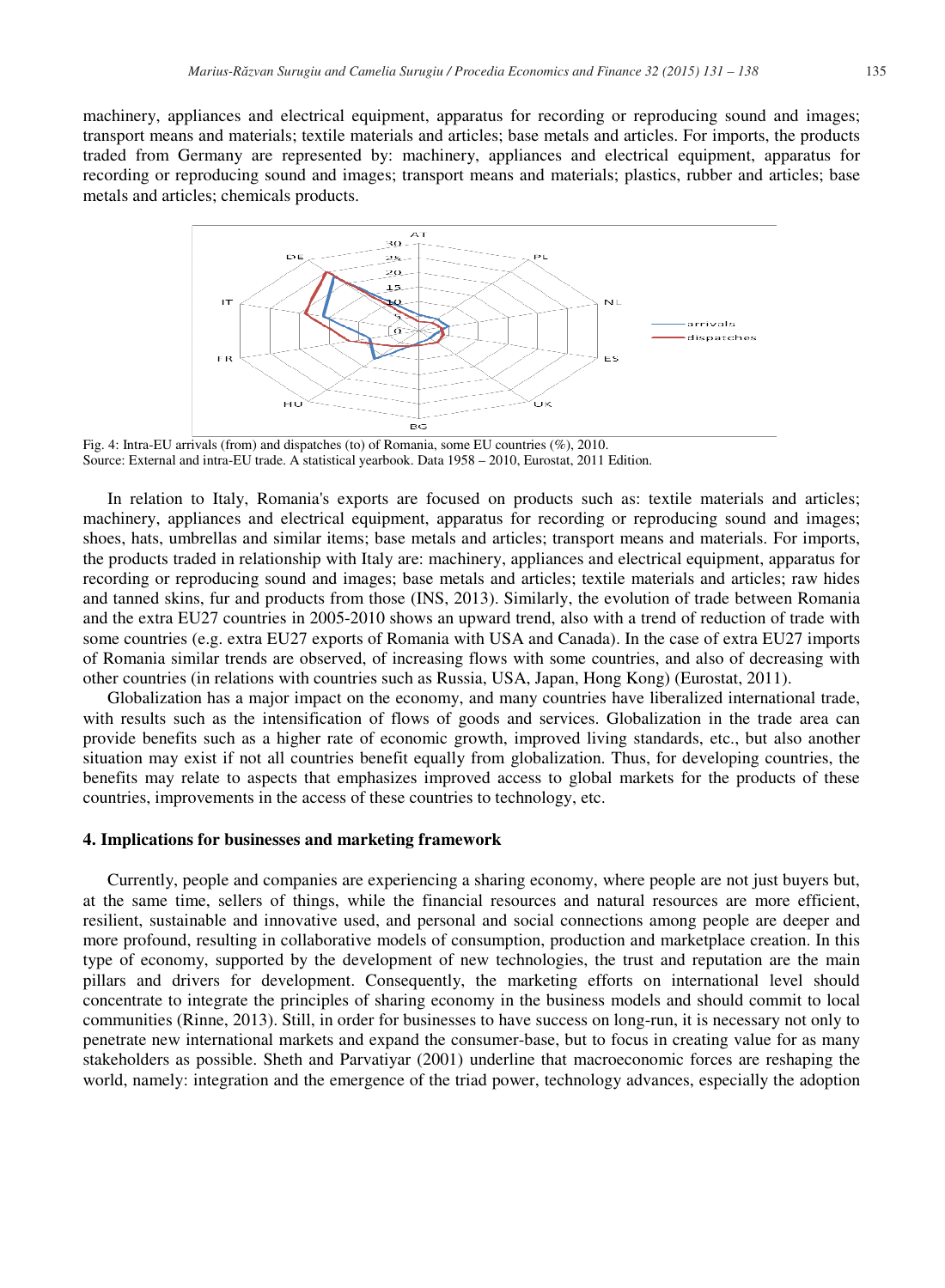of information technologies in business operations; emergence of an ideology-free world and the role of the market economy policy. The borderless markets is a consequence of global sourcing and global competition which have a major contribution in transforming international marketing into integrated global marketing with transnational similarities. At some point, businesses need to take risks and go internationally, and for this it is needed cooperation, partnership and alliances, involving the customers in the development of the strategy, permanent communication in networks, in learning groups, with suppliers, customers, competitors; development of human resources through training, etc. (Lewis and Housden, 1998). Visualization of the future is possible if the communication with all stakeholders is permanently insured and the strategic planning is well performed in order to include all company departments.

The decision of business internationalization is related to various determinants such as: worldwide political relaxation process; increased independence of national economies emphasized by the aspiration for world states for mutuality; successful competition in the business world, in all geographic areas; companies currently operating worldwide activities and the ones especially coming from Asian countries; diffusion of new technologies and key technologies and their development, particularly in the information and communication field; globalization of world markets in terms of blurring the specific differences between them (Pop et al, 2011). One of the main challenges is to incorporate the digital technologies in the companies' activities which need significant investments in infrastructure for its construction or expansion. Businesses have tremendous opportunities if valorising the ICT (i.e. television, radio, satellite systems, Internet, wireless networks, cellular phones, computer hardware and software, voice over IP, social networking), opportunities which are challenging them to change their vision and operations, while offering tremendous market opportunities for both large and small companies.

When businesses relocate abroad, the advantages offered by these decisions become the main objectives. These objectives that companies have to pursue when going abroad are motivated by: exploiting market potential and growth; gaining scale and scope returns at home; learning from a leading market; pressuring competitors; diversifying markets; learning how to do business abroad, adding new experiences and learning new skills along with finishing new complex tasks; building and strengthening the competitive position; lengthening or rejuvenating product life cycles; technological advantages; fiscal advantages; overproduction; increasing interest for marketing practices; capitalization of labour force advantages in terms of skills and costs; increasing the reputation of the company through global image (Sasu, 2005; Czinkota and Ronkainen, 2007; Johansson, 2009; Danciu, 2009; Pop et al, 2011). Also, it is important to emphasize that for the businesses operating internationally, sales and profitability remains important, while they are constantly monitor and challenge the movements of the competitors and study the customers, learning from them in order to diversify and adapt to the specific needs (Johansson, 2009).

Marketing capabilities are not to neglect in a company, contributing to overall business performance. According to Wu (2013) managers should invest and build marketing capabilities, and understand in what circumstances marketing capabilities are more or less effective. The results are showing that once with the economic development, the marketing capabilities become more effective, but still their effect becomes weaker as the legislative system improves and consequently, firms should invest in other capabilities such as technology in order to preserve their competitive advantage. Still, companies are dealing with various circumstances and problems when operating on an international base, these challenges encountered being in most parts related to marketing aspects (Czinkota and Ronkainen, 2007) and as soon as the managers are aware of them they can act consistently as participants in global business environment.

The rising importance of marketing in both developed in developing countries is strongly connected to globalization process. Still the marketing expenditure needs to be effective in order to create added value for the companies. According to Boston Consulting Group research, the advertising expenditure of large companies (Fortune 500 companies) are higher than on capital investment, nearly a third devoted as much to advertising as to capital expenditures. The estimations are showing that companies spend more than 1 trillion US dollars a year on marketing globally. Consequently, companies need for a strong analysis of portfolio of brands and markets in order to improve the efficiency and impact of their investments and further more to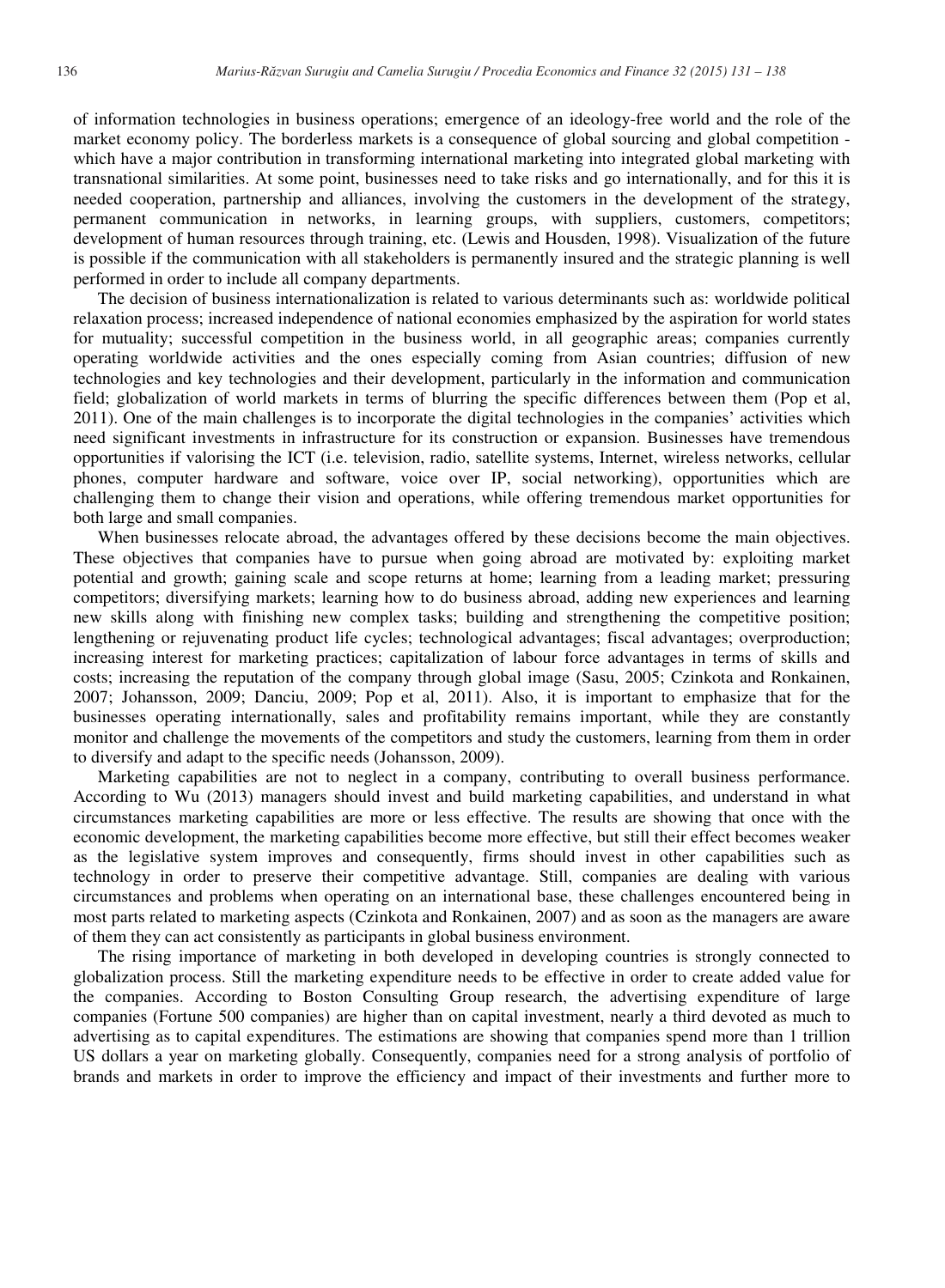concentrate the spending of higher-return initiatives, while finding the proper instruments in order to measure marketing performance across the global business (Field et al, 2013).

In order to be able to develop a successful company strategy, and allocate effectively the budget, the marketing-planning process need to be one of the core elements for a proper internationally expansion strategy, while the managers are concentrated on the identification and valorisation of the competitive advantage and the marketing performances are periodically evaluated by the senior global executives. Business strategies need to be more offensive than ever in order to maintain the company on the market, to make it profitable and preserve the competitive advantages during time. The CEO and marketing manager can concentrate their decisions through engaging their resources to enter into new markets or to invest in other connected sectors, and not matter what is the decision, the focus point need to be on innovation and development of new products and services.

In order to sustainably compete on the global market, the companies need to be adaptive, this offering them competitive advantages. Still the concept of adaptability is further more complex, comprising not only experiments related to products and services, but also including business models, processes, and strategies, skills in managing complex multi-stakeholder systems. The starting point for adaptation is the complete and conscious analysis of the external environment and rapidly decision making to reinvent the business model, in order to include knowledge flow, diversity, autonomy, risk taking, sharing, and flexibility, but also closer and smarter relationships with customers and suppliers (Reeves and Deimler, 2011). Many researchers strive for adaptation in international marketing, while others suggest standardization. There is no recipe generally available for all business cases that need to be applied for the marketing-mix, as it depends more on circumstances, resources and capabilities, local context and so on. Looking for similarities across countries, marketing decisions could be standardized, while analyzing more closely the differences; the marketing managers will need to take the decision for adaptation and customization. Ghauri and Cateora (2011) embrace the idea that on an international scale, companies should look for similar demands that could be satisfied with the same product, standardizing the components of the marketing mix, still other components need to be adapted taking into consideration cultural differences.

From theoretical point of view, marketing principles may be fixed, still taking into consideration the cultural, administrative, geographical, economic environment specific in each country, for international companies, the marketing mix cannot be fixed (Onkvisit and Shaw, 2004), being necessary for adaptive measures bearing in mind a proper investigation of the market. Kolk and Margineantu (2009) suggest that the proponents of standardization are more bound on globalization literature which underlines homogenisation of markets and buyer behaviours. Still, the cultural, administrative, geographical, economic distances between countries cannot be ignored in the business efforts for internationalization, thus it is needed for adaptation and in some cases for regionalization of marketing decisions.

For Romania, the marketing environment has developed in a significant pace during the last twenty years, but the gaps still exists as compared with developed countries and even other developing countries. According to *The Global Competitiveness Report 2013–2014*, Romania was placed 93<sup>rd</sup> position from 148 countries in the *extent of marketing,* with a weighted average value of 3.9 – below the world mean value (4.2 of 7) the same as Senegal, Russian Federation, Bosnia and Herzegovina, Seychelles, Croatia and Gambia, underlining the low concentration of the management efforts on the importance of this activity for the business development. Consequently, even if we speak about adaptation or standardization it is clear that an international business environment creates benefits for countries and population in terms of employment, improvement of the standard of living, reduces inflation, energizes business, stimulates a better development of the marketing environment, etc.

### **5. Final remarks**

Nowadays, globalization cannot be ignored by businesses, first because of strong competition on the domestic market, but also to the opportunities provided by the foreign markets and foreign customers. Global